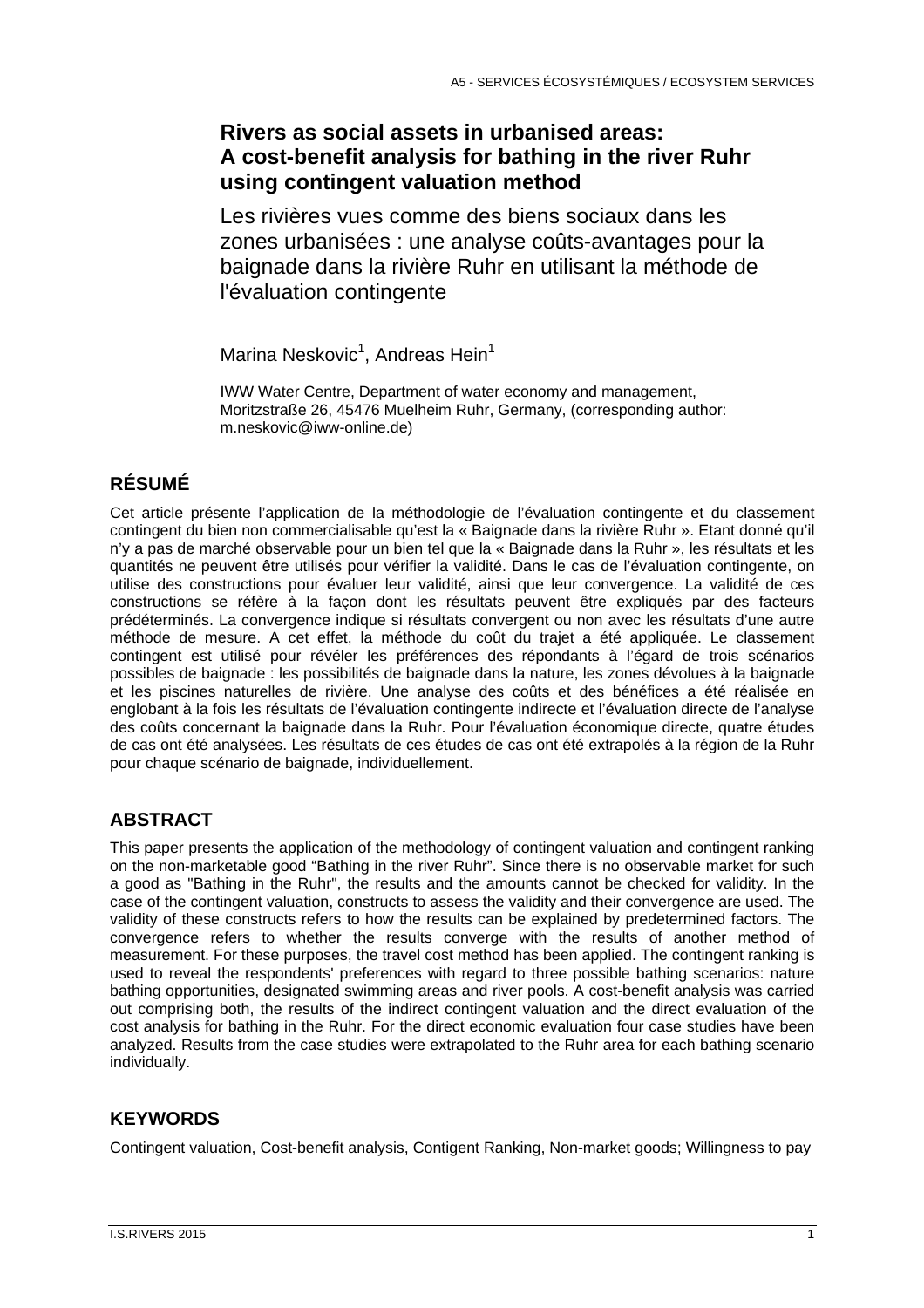#### **INTRODUCTION**

Rivers are experiencing their revival as valuable assets in urbanised areas. They are no longer regarded as receiving body for waste and storm waters, but esteemed for their ecological and recreational value. In various places such as Copenhagen, Munich, Berlin, the Ruhr area and other European metropolitan areas, rivers have been investigated for their bathing water potential. There is currently a ban on swimming for the Ruhr and its lakes. The 3-years-project "Safe Ruhr" that was funded by the German BMBF (Ministry of Education and Research) RiSKWa research program (Risk management of new pollutants and pathogens in the water cycle) explored conditions for the safe future use of the river Ruhr as recreational water and as an improved drinking water source. Optimizations of the waste water and stormwater treatment, the reduction of the microbial burden caused by combined sewer overflows and bathing water safety are part of the research plan. The long-term objective of the project is a comprehensive concept and recommendation guideline for the possible use of the river Ruhr, and in particular the lake Baldeneysee, as recreational bathing water. Working in close cooperation with the authorities of the city of Essen the aim is to implement bathing locally and to transfer the results of the project to other rivers in Europe.

#### **THE INDIRECT ASSESSMENT VIA CONTINGENT VALUATION: THE BENEFITS OF BATHING**

To evaluate the cost-benefit ratios three possible bathing scenarios were analysed. In order to determine the benefit of bathing in the Ruhr, a representative population survey using contingent valuation and contingent ranking was conducted with over 1,000 households. Within this survey, preferences among different bathing scenarios and also the appreciation for bathing in the river Ruhr were asked for. Choosing between three suggested bathing scenarios, the respondents preferred designated swimming areas (42%) over river pools (31%) and nature bathing opportunities (22%). Only 3% of the respondents manifested an interest in leaving everything as it is (bathing prohibited). As around 55% of respondents expressed their willingness to provide an additional financial contribution for enabling bathing, a maximum annual total value for these payment amounts was estimated for the preferred scenario in the studied area river Ruhr and Lake Baldeneysee. Subsequently, the respondents were asked about their general attitudes towards environmental goods (assessment of water quality, environmental awareness, environmental commitment, risk perception, participation perception). These attitudes were used to filter protest responses, warm glow effect, embedding effect and the free rider behaviour from replies of the willingness to pay. The answers to these questions should help to separate the amount of the payment amount for measures at the Ruhr from general measures in environmental protection.

Several parameters for the accuracy of the estimate of the mean willingness to pay for the study region around the Baldeneysee (population) played a role: First, the probabilistic approach set certain requirements for way of interpretation, case number and scattering. Thus, a point estimate could not be made reliably. Instead, confidence intervals were calculated, which may have different bandwidths depending on the number of cases and scattering. Thus, there was always a 'worst case' to look at (the lower limit of the confidence interval) and a 'best case' (the upper limit of the confidence interval). Taking into account this assumption, the true value of the average maximum willingness to pay per year and person for the entire sample and for all respondents ( $N = 823$ ) was calculated. To actually achieve absolute Euro amounts, calculated confidence intervals were converted to absolute populations. The share values 'px' defined by the confidence intervals as well as the worst and best case scenarios were multiplied by the general population 'n' of the study area (1,256,468 inhabitants). Accordingly, a total estimated maximum annual willingness to pay (= benefit) between  $\epsilon$  24,048,798 and € 32,354,051 was calculated for the preferred bathing scenario "designated swimming areas" for the study region around the Baldeneysee.

### **THE DIRECT ASSESSMENT OF THE CONTINGENT VALUATION: THE COSTS OF BATHING**

Cost estimates exemplarily performed on four bathing areas at the Ruhr were based on the assumption that the total costs would consist of two parts: costs that are independent of the bathing scenario (increase water quality, upgrading of sewage treatment plants, combined sewer overflows